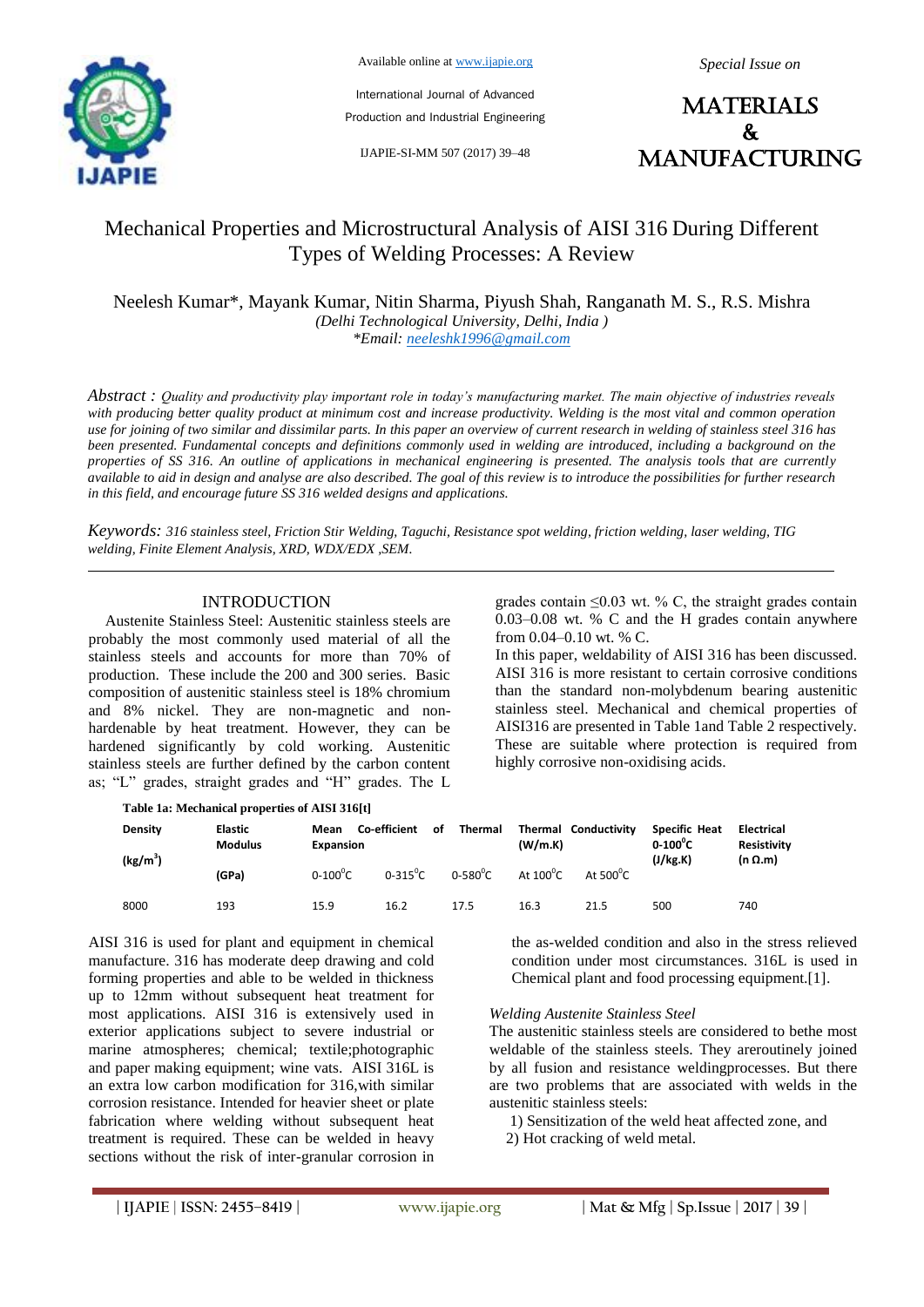

# *Sensitization*

Sensitization is caused by chromium carbide formation and precipitation at grain boundaries in the heat affected zone when heated in the 800 to  $1600^{\circ}$ F (427 to 871 $^{\circ}$ C) temperature range. Since most carbon is found near grain boundaries, chromium carbide formation removes some chromium from solution near the grain boundaries thereby reducing the corrosion resistance of these local areas. This problem can be remedied by using low carbon base material and filler material to reduce the amount of carbon available to combine with chromium. Carbide precipitation can be controlled by either using ELC (Extra Low Carbon) Grades (like 304L, 308L) or stabilized grades (like 321,347,348). Stabilized grades contain small elements like titanium, niobium which have a stronger affinity for carbon then does chromium leaving the chromium to provide corrosion [2].

#### **Table 1b. Mechanical properties Of SS316[t]**

| Tensile  | Yield         | <b>Stress</b> | Brinell  | Hardness      |
|----------|---------------|---------------|----------|---------------|
| strength | <b>Stress</b> | Elongation    | Hardness | in            |
| (MPa)    | 0.2%          | Proof         | (max)    | Rockwell      |
| (min)    | (MPa)         | (%            |          | $B$ (HR $B$ ) |
|          | (min)         | (min)         |          | (max)         |
| 515      | 205           | 40            | 217      | 217           |

# **Table 2. Chemical Composition TYPE 316 TYPE 316L**  $Element$ Carbon 0.08 max. 0.03 max.

| Manganese  | $2.00$ max.             | $2.00$ max.        |
|------------|-------------------------|--------------------|
| Phosphorus | $0.045$ max.            | $0.045$ max.       |
| Sulphur    | $0.030$ max.            | $0.03$ max.        |
| Silicon    | $0.75 \,\mathrm{max}$ . | $0.75$ max.        |
| Chromium   | 16.00 -18.00            | 16.00              |
|            |                         | 18.00              |
| Nickel     | 10.00 -14.00            | 10.00 -14.00       |
| Molybdenum | $2.00 - 3.00$           | $2.00 - 3.00$      |
| Nitrogen   | $0.10$ max.             | $0.10 \text{ max}$ |
| Iron       | <b>Balance</b>          | <b>Balance</b>     |
|            |                         |                    |

#### *Hot (solidification) cracking*

Hot cracking is caused by penetrating of grain boundaries by low melting materials such as sulphur and phosphorous and thus crack will appear as the weld cools and shrinkage stresses develop. Hot cracking can be prevented by adjusting the composition of the base material and filler material to obtain a microstructure with a small amount of ferrite in the austenite matrix. The ferrite provides ferrite austenite grain boundaries which are able to control the sulphur and phosphorous compounds so they do not permit hot cracking[2] . Solidification cracks can appear in several locations, and orientations, but most commonly are longitudinal centreline cracks (coincident with the intersection of grains growing from opposite sides of the weld), or 'flare' cracks, again longitudinal, but at an angle to the through-thickness direction ( Fig.2). Where there is a central segregate band in the plate, cracking may extend from this position at the fusion boundary ( Fig.3). The cracks in all locations can be buried (Fig.4) or surfacebreaking[3]





**Figure2:Typical location of centreline Figure 3:Cracking initiating from segregation flare solidification cracks[3**



**Figure 4: Buried centreline cracking[3]and band in plate[3]**

#### *Different Welding Methods:*

There are different methods of welding that are used to Austenite steels such as friction welding, laser beam welding, resistance spot welding, TIG welding, GMAW. Friction-stir welding (FSW) is a solid-state joining process (the metal is not melted) that uses a third body tool to join two facing surfaces. Heat is generated by friction between the tool and material which leads to a very soft region near

the FSW tool. It then mechanically intermixes the two pieces of metal at the place of the joint, then the softened metal (due to the elevated temperature) can be joined using mechanical pressure (which is applied by the tool), much like joining clay, or dough. It was invented and experimentally proven at The Welding Institute UK in December 1991. [4].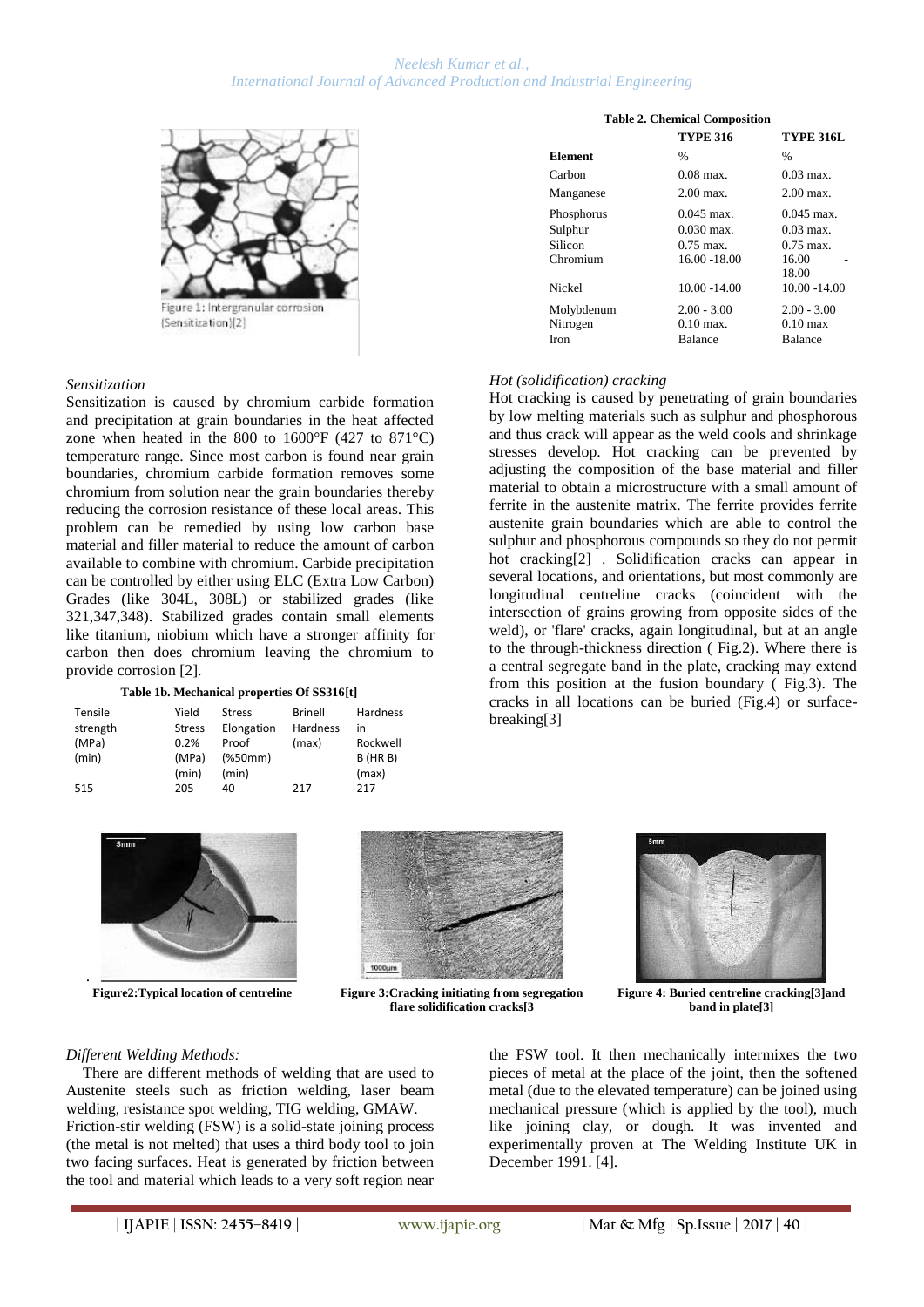*Neelesh Kumar et al., International Journal of Advanced Production and Industrial Engineering*



Figure 5: Friction Stir Welding (3)

Resistance spot welding is performed by using heat which is produced from resistance to current. This heat is used to join two metal surfaces. The advantages of resistance spot welding are that it is a cheap process, it provide dimensional accuracy and high speed process. There are also limitation of the process such as the tensile strength and fatigue strength is low, increase he weight and hard to repair [5]. Laser beam welding (LBW) is a welding process which produces coalescence of materials with the heat obtained from the application of a concentrate coherent light beam impinging upon the surfaces to be joined.[6]



Figure 6: Resistance Spot Welding [16]



welding system[17]

Gas Tungsten Arc welding is an arc welding process which produces coalescence of metals by heating them with an arc between a tungsten (non-consumable) electrode and the work piece. Shielding is obtained from a gas or gas mixture[7]. Gas Metal Arc Welding is an arc welding process which produces coalescence of metals by heating them with an arc between a continuous filler metal (consumable) electrode and the work piece. Shielding is obtained entirely from an externally supplied gas or gas mixture. The electrode wire for GMAW is continuously fed into the arc and deposited as weld metal. This process has many variations depending on the type of shielding gas, the type of metal transfer, and the type of metal welded [5].

#### *Commonly used Analysis Tools*:

*Finite Element Method (FEM)* is a numerical technique for finding approximate solutions to boundary value problems for partial differential equations. It is also referred to as finite element analysis (FEA). It subdivides a large problem into smaller, simpler parts that are called finite elements. The simple equations that model these finite elements are then assembled into a larger system of equations that models the entire problem. FEM then uses variational methods from the calculus of variations to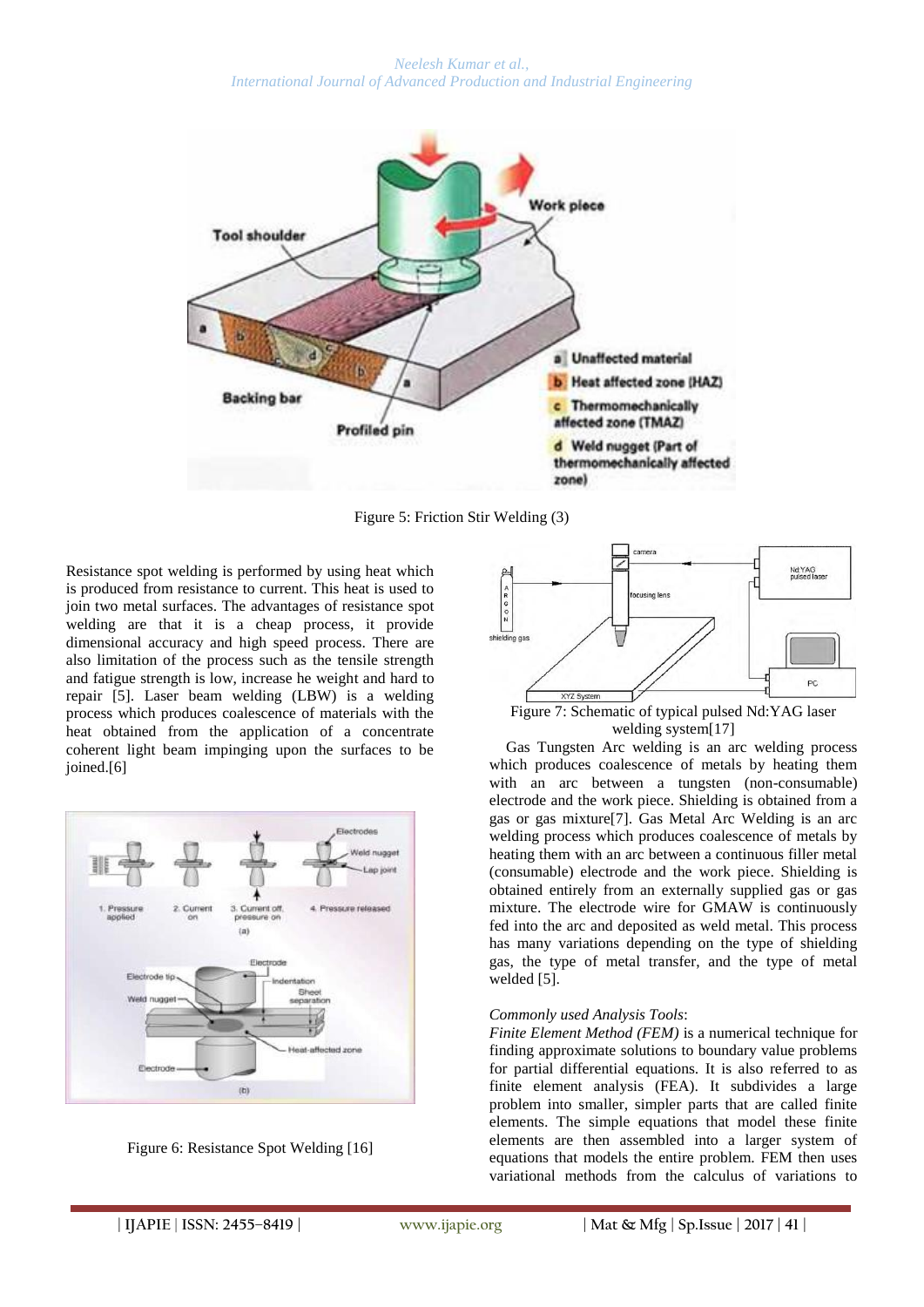approximate a solution by minimizing an associated error function.[4]

*X-ray powder diffraction (XRD)* is a rapid analytical technique primarily used for phase identification of a crystalline material and can provide information on unit cell dimensions.X-ray diffraction is based on constructive interference of monochromatic X-rays and a crystalline sample. These X-rays are generated by a cathode ray tube, filtered to produce monochromatic radiation, collimated to concentrate, and directed toward the sample.The interaction of the incident rays with the sample produces constructive interference (and a diffracted ray) when conditions satisfy Bragg's Law  $(n\lambda=2d \sin \theta)$ . This law relates the wavelength of electromagnetic radiation to the diffraction angle and the lattice spacing in a crystalline sample. These diffracted X-rays are then detected, processed and counted. By scanning the sample through a range of 2θ angles, all possible diffraction directions of the lattice should be attained due to the random orientation of the powdered material. Conversion of the diffraction peaks to d-spacings allows identification of the mineral because each mineral has a set of unique d-spacings.[8]

*The scanning electron microscope (SEM)* uses a focused beam of high-energy electrons to generate a variety of signals at the surface of solid specimens. The signals that derive from electron-sample interactions reveal information about the sample including external morphology (texture), chemical composition, and crystalline structure and orientation of materials making up the sample.[4]

*Energy-Dispersive Spectroscopy (EDS)*: Interaction of an electron beam with a sample target produces a variety of emissions, including x-rays. An EDS Detector is used to separate the characteristic x-rays of different elements into an energy spectrum, and EDS system software is used to analyse the energy spectrum in order to determine the abundance of specific elements. EDS can be used to find the chemical composition of materials down to a spot size of a few microns, and provide fundamental compositional information for a wide variety of materials.[8]

*Analysis of variance (ANOVA)* is a collection of statistical models used to analyse the differences among group means and their associated procedures. In its simplest form, ANOVA provides a statistical test of whether or not the means of several groups are equal, and therefore generalizes the t-test to more than two groups. ANOVAs are useful for comparing (testing) three or more means (groups or variables) for statistical significance. It is conceptually similar to multiple two-sample t-tests, but is more conservative (results in less type I error) and is therefore suited to a wide range of practical problems.[8] *TAGUCHI Method*: Dr.Genichi Taguchi of Nippon Telephones and Telegraph Company, Japan has developed a method based on "Orthogonal Array" experiments which gives much reduced variance for the experiment with optimum settings of control parameters. Thus the combination of design of experiments with optimization of control parameters to obtain best results is achieved in the Taguchi Method. "Orthogonal Arrays" (OA) provide a set of well balanced (minimum) experiments and Dr. Taguchi's Signal-to-Noise ratios (S/N), which are log functions of desired output, serve as objective functions for optimization, help in data analysis and prediction of optimum results. These are used to improve the quality of manufactured goods, engineering, biotechnology, marketing and advertising.[9][4]

*Laser-induced breakdown spectroscopy (LIBS)* is a type of atomic emission spectroscopy which uses a highly energetic laser pulse as the excitation source. The laser is focused to form plasma, which atomizes and excites samples. In principle, LIBS can analyse any matter regardless of its physical state, be it solid, liquid or gas because all elements emit light of characteristic frequencies when excited to sufficiently high temperatures. So LIBS can (in principle) detect all elements, limited only by the power of the laser as well as the sensitivity and wavelength range of the spectrograph & detector. If the constituents of a material to be analysed are known, LIBS may be used to evaluate the relative abundance of each constituent element, or to monitor the presence of impurities.[4]

Energy-dispersive X-ray spectroscopy (EDS, EDX, or XEDS), sometimes called energy dispersive X-ray analysis (EDXA) or energy dispersive X-ray microanalysis (EDXMA), is an analytical technique used for the elemental analysis or chemical characterization of a sample. It relies on an interaction of some source of X-ray excitation and a sample. Its characterization capabilities are due in large part to the fundamental principle that each element has a unique atomic structure allowing a unique set of peaks on its electromagnetic emission spectrum.[4] Wavelength-dispersive X-ray spectroscopy (WDXRF or WDS) is a method used to count the number of X-rays of a specific wavelength diffracted by a crystal. The wavelength of the impinging X-ray and the crystal's lattice spacings are related by Bragg's law and produce constructive interference if they fit the criteria of Bragg's law. Unlike the related technique of energy-dispersive Xray spectroscopy (EDS), WDS reads or counts only the Xrays of a single wavelength at a time, not producing a broad spectrum of wavelengths or energies simultaneously. WDS is mainly used in chemical analysis, in an X-ray fluorescence spectrometer, in an electron microprobe, and may be used in a scanning electron microscope.[4]

# **Literature Review of Different types of Welding on AISI 316:**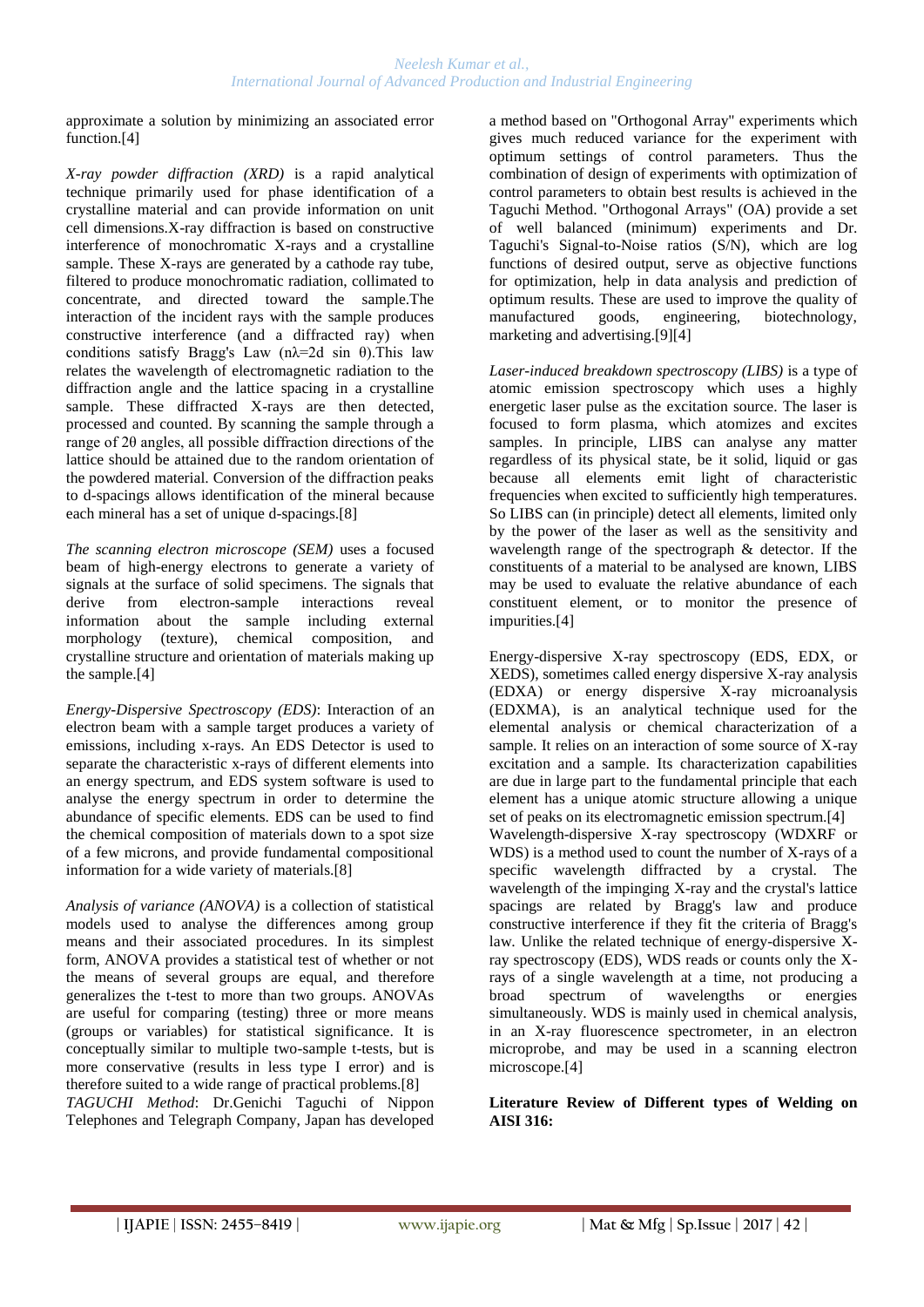| <b>Ref</b><br>No. | <b>Materials</b><br><b>Welded</b>  | <b>Welding</b>                                   | <b>Machines</b><br>&<br><b>Tool</b><br><b>Used</b>                                                                                                                      | <b>Parameters (Optimum)</b>                                                                                                                                                                                                      | <b>Analysis</b><br>tools                                                                                                                                                                                                                                             | <b>AndSignificant</b><br><b>Results</b><br>findings                                                                                                                                                                                                                                                                                                                                                        |
|-------------------|------------------------------------|--------------------------------------------------|-------------------------------------------------------------------------------------------------------------------------------------------------------------------------|----------------------------------------------------------------------------------------------------------------------------------------------------------------------------------------------------------------------------------|----------------------------------------------------------------------------------------------------------------------------------------------------------------------------------------------------------------------------------------------------------------------|------------------------------------------------------------------------------------------------------------------------------------------------------------------------------------------------------------------------------------------------------------------------------------------------------------------------------------------------------------------------------------------------------------|
| 10.               | <b>AISI 316L</b><br>Square<br>bars | Linear<br>Resistanc<br>e Welding                 | Electromec<br>h-anical<br><b>LFW</b><br>machine                                                                                                                         | <b>Frequency</b> (45,40, 25 HZ)<br><b>Amplitude</b> $(\pm 3, 2.5, 1 \text{ mm})$<br>Friction pressure (240, 160<br>,60MPa<br><b>Burn-off distance</b> (3, 1 mm)<br>Forge<br>Pressure(same<br>as<br>friction pressure for 5s)     | Optical microscopy<br>, texture analysis<br>using<br>synchrotron<br>X-ray<br>diffraction(XRD),<br>tensile strength test                                                                                                                                              | UTS:512-610 MPa<br>Failure Location: Parent<br>Material region<br>The burn-off rate has a<br>very large effect on the final<br>δ- ferrite fraction, with high<br>burn-off rates producing low<br>levels of δ-ferrite.                                                                                                                                                                                      |
| 11.               | AISI 316L<br>plates                | Resistanc<br>Spot<br>e<br>Welding                | $\mathbf{A}\mathbf{C}$<br>spot<br>welding<br>Machine,<br>water<br>cooled<br>conical<br>$Cu-Cr$<br>electrodes                                                            | Weld Time: 10, 15, 20 cycles (1<br>$cycle = 0.02$ s)<br>Weld current (7 kA)<br>Applied electrode pressure<br>$(6\times105 \text{ Pa})$<br>Holding time of electrode (30<br>cycles)<br>Cooling atm. : air, nitrogen<br>,10% Borax | Optical microscopy<br>tensile<br>shear<br>strength test, micro-<br>hardness test                                                                                                                                                                                     | Tensile Shear Strength:<br>Nitrogen>Air>10% Borax<br>Max. Joint Strength: 20<br>cycles<br>Failure: Excessive<br>grain<br>growth of HAZ<br>The tensile shear load<br>bearing capacity of welded<br>increased<br>with<br>samples<br>increasing heat input related<br>with weld time due to the<br>enlargement of nugget size.                                                                                |
| 12                | SS316<br>Repair<br>keyhole         | filling<br>friction<br>stir<br>welding<br>(FFSW) | Filling<br>Tool:SS316                                                                                                                                                   | Rotation speed: 1500rpm<br><b>Applied Force: 30KN</b><br><b>Holding Time:</b> 5,10s                                                                                                                                              | optical microscopy<br>,transmission<br>electron<br>microscopy,<br>tensile<br>transverse<br>strength test                                                                                                                                                             | Fracture: interface of the<br>refilled ioint<br>No $\sigma$ phase but few Cr<br>carbides was developed at<br>the interface of refilled<br>keyhole<br>Typical relative<br>Tensile<br>strength and elongation are<br>significantly lower<br>than<br>those of the as-received<br>plate for defects formed at<br>the refilled joint interface.                                                                 |
| 13                | SS316L<br>Cu<br>and<br>plates      | <b>FSW</b>                                       | $WC-14Co$<br>Tool                                                                                                                                                       | Spindle Speed: 1000, 1500 rpm<br>Welding Speed: 100 ,200, 300<br>mm/min<br>Tool Offset : 0,0.6,1.6mm                                                                                                                             | Microstructural<br>characterization,<br>tensile.<br>transverse<br>Vickers<br>and<br>microhardness                                                                                                                                                                    | UTS $(170-267 \text{ MPa})$ lower<br>than Cu (306MPa)<br><b>Failure:</b><br>bi-metallic<br>interface<br>the<br>offset<br>Increasing<br>compromises the robustness<br>resulting in void formation,<br>lower tensile strength and<br>elongation                                                                                                                                                              |
| 14                | AISI 316L<br>plates                | <b>FSW</b>                                       | <b>Tool</b><br><b>T1</b><br>$(99\%)W -$<br>(1%)<br>La2O3<br><b>Tool</b><br><b>T2</b><br>(90.12%)<br>$W-(5.97%)$<br>$Ni-(3.56%)$<br>$Fe-(0.22%)$<br>Mo-<br>$(0.15\%)$ Co | Spindle Speed:600 rpm<br>Welding Speed: 45mm/min<br><b>Axial Force: 11KN</b><br>Tilt angle: $1.5^\circ$                                                                                                                          | Optical microscopy,<br>Scanning<br>Electron<br>Micrograph (SEM)<br>and<br>Energy<br>Dispersive<br>Spectrometer (EDS)<br>analysis,<br>Microhardness test,<br>tensile strength test,<br>degradation<br>tool<br>study by mass loss<br>photographic<br>and<br>techniques | Tool wear $T1: 12g\& T2$ :<br>189g<br>UTS T1:609 $\pm 8$ MPa (joint<br>efficiency of $96 \pm 1.3\%$ )<br>UTS T2: $542 \pm 6$ MPa (joint<br>efficiency of $86 \pm 1\%$ )<br>Yield Strength increased<br>for both tools,<br>No sign of sigma phase<br>formation was observed,<br>Joint<br><b>Efficiency</b><br>was<br>affected by the distribution<br>of tungsten tool wear debris<br>in the weld stir zone. |
| 15                | 6063<br>Al<br>&<br>Alloy<br>SS316L | Spot<br>Welding                                  |                                                                                                                                                                         | <b>Current:</b> 4 kA, 5 kA, 6 kA<br>WeldingCycle: 10 cycles<br><b>Force: 1500 N</b>                                                                                                                                              | Tensile Shear load<br>Vicker's<br>test,<br>hardness test                                                                                                                                                                                                             | Tensile shear strength of the<br>joints increases<br>as<br>the<br>welding current increases.<br>The relationship between<br>the nugget diameter and the<br>welding current reveals that<br>tensile shear load solely<br>relies on the size of the<br>welding nugget.                                                                                                                                       |
| 16                | <b>AISI 316L</b><br>sheets         | Resistanc<br>Spot<br>e<br>Welding                | 3 phase DC<br>pedestal<br>type                                                                                                                                          | Electrode Tip Dia:6,7,8mm<br>Welding Current: 7,8,9kA<br>Heating time: 7,8,9 cycles                                                                                                                                              | <b>Tensile Shear Test</b>                                                                                                                                                                                                                                            | Maximum load carried by<br>the joint was obtained at 7<br>mm electrode spot diameter                                                                                                                                                                                                                                                                                                                       |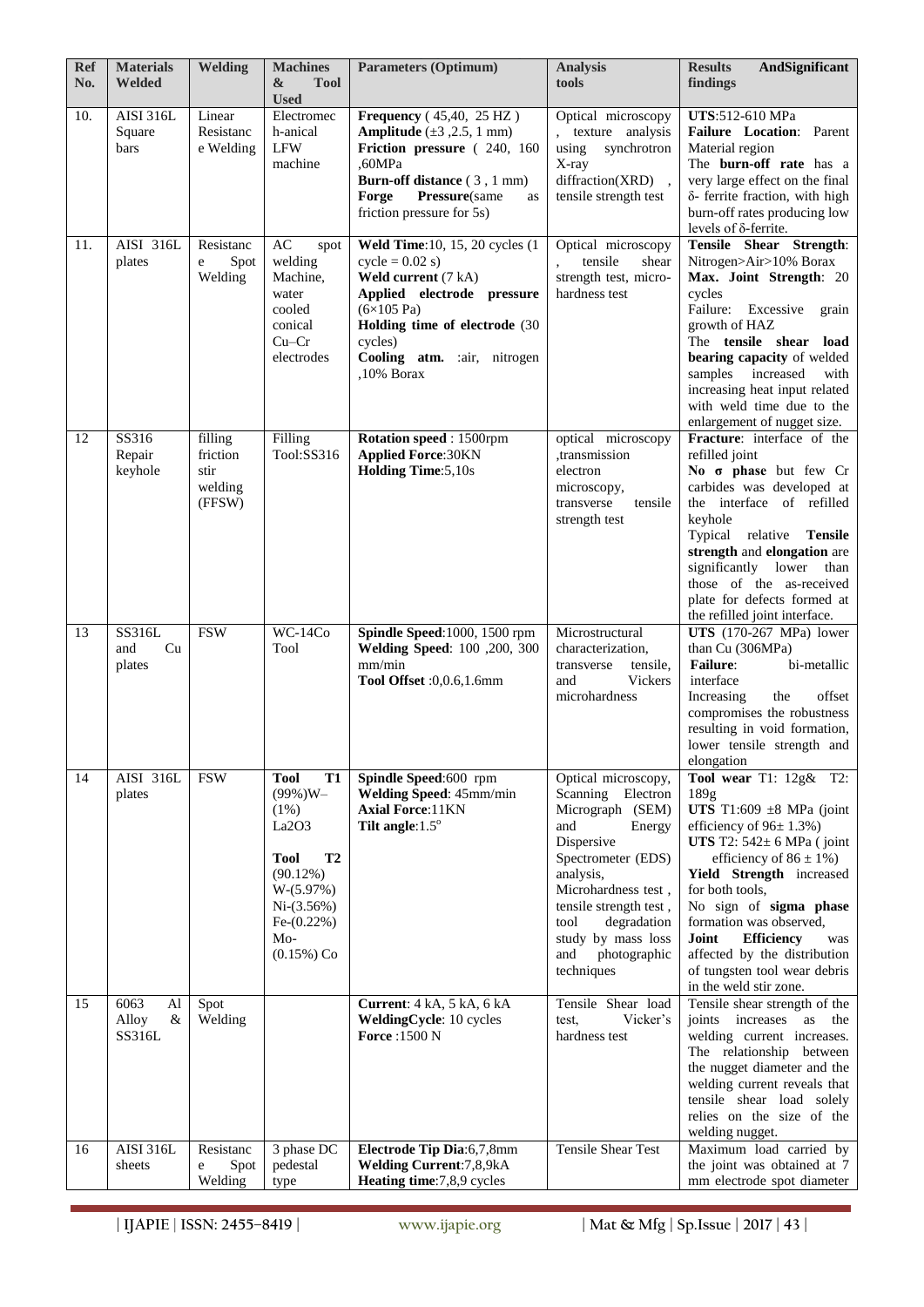|    |                                 |                                                | resistance<br>spot<br>welding<br>machine     | Electrode force: 3.2 kN<br>Squeeze time: 10 cycles<br>Hold time: 10 cycles                                                                                                                                                                                                                                                                     |                                                                                                  | and 9 kA welding current in<br>9 cycles heating time.<br>Types of breaking failure:<br>$(1)$ knotting, $(2)$ separation<br>and (3)tearing,<br>Nugget Dia increases with<br>welding current                                                                                                                                                                                                                                                                                        |
|----|---------------------------------|------------------------------------------------|----------------------------------------------|------------------------------------------------------------------------------------------------------------------------------------------------------------------------------------------------------------------------------------------------------------------------------------------------------------------------------------------------|--------------------------------------------------------------------------------------------------|-----------------------------------------------------------------------------------------------------------------------------------------------------------------------------------------------------------------------------------------------------------------------------------------------------------------------------------------------------------------------------------------------------------------------------------------------------------------------------------|
| 17 | <b>AISI 316L</b><br>Thin foil   | Laser<br>Beam<br>Welding                       | Pulsed<br>Nd:YAG<br>laser system             | Beam spot size :0.2mm<br><b>Beam angle: 90°</b><br>Welding speed: 525mm/min<br><b>Repetition rate (Rr): 39 Hz</b><br>Pulse energy $(Ep)$ :1.0 to 2.25 J<br>at increments of 0.25 J with a<br>4ms pulse duration (tp).                                                                                                                          | Optical microscopy,<br><b>Vickers</b><br>micro-<br>hardness and tensile<br>shear strength tests. | UTS of the welded joints<br>initially increased and then<br>decreased as the pulse<br>energy increased.                                                                                                                                                                                                                                                                                                                                                                           |
| 18 | AISI 316L<br>& Al 5083-<br>H321 | <b>FSW</b>                                     | H13<br>steel<br>tool                         | Rotational speed: 280rpm<br>Traverse speed:160 mm/min<br><b>Pin offset</b> :-0.4,0, +0.4,0.8, 1<br>mm<br>Tilt Angle: 2.5°                                                                                                                                                                                                                      | Method,<br>Taguchi<br>ANOVA, Tensile<br>strength<br>test<br>optical microscopy                   | Traverse<br>• Increase<br>in<br>speed lead to formation of<br>tunnel and void defect<br>• Increasing the pin offset<br>value from negative to<br>values cause to increase<br>of tensile strength up to a<br>maximum amount and<br>then decrease<br>• The highest and lowest<br>hardness values belong to<br>the steel TMAZ and the<br>Al HAZ, respectively.<br>• The FeAl3 intermetallic<br>compounds form in the<br>dispersed steel fragments<br>and Al interface during<br>FSW. |
| 19 | AISI 316                        | <b>FSW</b>                                     | <b>ETA</b><br>Welding<br>M/c<br>,Tool<br>Q70 | <b>RPM</b> : 1100<br>Welding Speed: 8mm/min<br>Plunge depth: 3.72mm<br>Tilt angle = $2^0$                                                                                                                                                                                                                                                      | Optical Microscopy,<br>Vicker's Hardness<br>and tensile<br>Tests<br>tests.                       | Defect free weld;<br>UTS value higher than bas<br>material<br>with increased<br>hardness in nugget zone.                                                                                                                                                                                                                                                                                                                                                                          |
| 20 | AA1100,<br>SS316                | <b>RFW</b>                                     |                                              | $RPM = 2000$<br><b>Frictional time</b> = $5 \text{ sec}$<br><b>Frictional pressure</b> $= 80 \text{ MPa}$<br>Forging pressure $= 160$ MPa                                                                                                                                                                                                      | ANSYS,<br>ANOVA, Finite<br>Element<br>Modelling<br>(FEM), Taguchi                                | Good welding results.<br>Forging pressure should<br>higher<br>be<br>than<br>the<br>frictional pressure<br>Good<br>penetration<br>and<br>sliding of materials at the<br>welding interface                                                                                                                                                                                                                                                                                          |
| 21 | SS316,<br>EN <sub>8</sub>       | <b>FSW</b>                                     | <b>FWT-12</b>                                | $RPM = 1580$<br>$\text{Cooling} = \text{Oil}$ quenching<br><b>Forging Pressure</b> = $28$ Bar                                                                                                                                                                                                                                                  | Taguchi, ANOVA,<br>Minitab                                                                       | Forging Pressure has the<br>greatest influence on the<br>S/N ratio, followed<br>by<br>rotational<br>speed<br>then<br>cooling method.                                                                                                                                                                                                                                                                                                                                              |
| 22 | $HSS$ $M_{33}$ ,<br>SS316       | Continuo<br>us<br>Drive<br>friction<br>welding | Lathe M/C                                    | RP<br><b>Breaking Load</b> (KN)<br>$\mathbf M$<br>9.96 (HSS rpm & SS<br>170<br>$\overline{0}$<br>constant.)<br>3.82(HSS constant &<br>SS rpm)<br>9.10 (HSS rpm & SS<br>270<br>$\overline{0}$<br>constant.)<br>2.92(HSS constant &<br>SS rpm)<br>$3.30$ (HSS rpm & SS<br>370<br>$\overline{0}$<br>constant.)<br>3.54 (HSS constant &<br>SS rpm) | <b>Optical Microscopy</b>                                                                        | Good Strength of the joints<br>obtained;<br>As RPM increases (HSS<br>rpm & SS constant) of job<br>then breaking point load<br>decreases but when rpm<br>(HSS constant & SS rpm) of<br>job increases then breaking<br>point load increases at high<br>rpm.                                                                                                                                                                                                                         |
| 23 | SS 316                          | <b>FSW</b>                                     | ETA, Tool<br>Q70                             | $RPM = 1100$<br><b>Welding speed</b> = $8$ mm/min                                                                                                                                                                                                                                                                                              | Optical Microscopy,<br>Tensile Test Plot                                                         | 104% of Base Material<br>Mechanical Strength and                                                                                                                                                                                                                                                                                                                                                                                                                                  |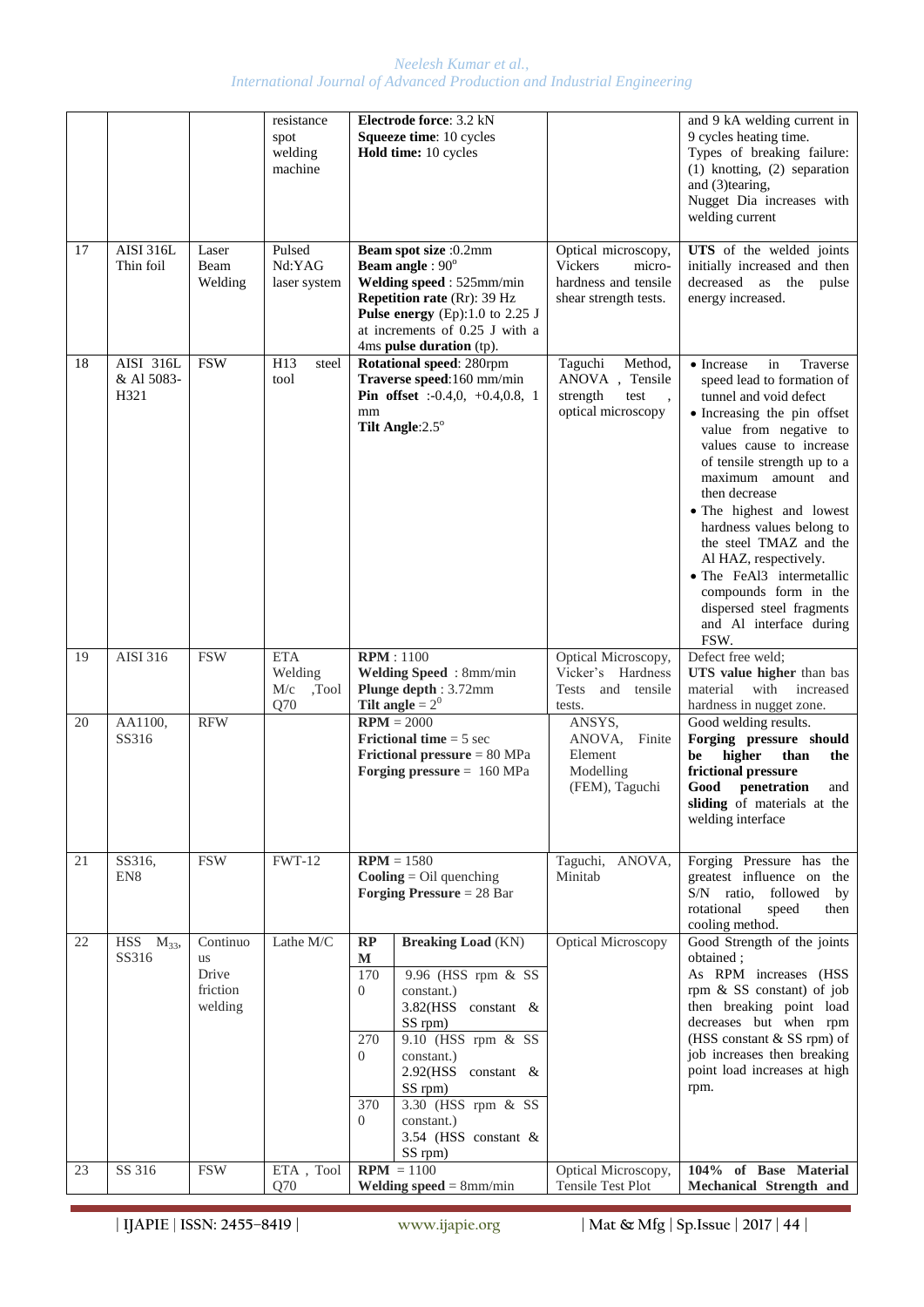|    |                                                                          |                                                 |                                                      | Plunge depth: 3.72mm                                                                                                                                                                                                                                                                                                                                                                                               |                                                                                                                                                                                                                                            | 37% elongationachieved.                                                                                                                                                                                                                                                                                                                                                                                                |
|----|--------------------------------------------------------------------------|-------------------------------------------------|------------------------------------------------------|--------------------------------------------------------------------------------------------------------------------------------------------------------------------------------------------------------------------------------------------------------------------------------------------------------------------------------------------------------------------------------------------------------------------|--------------------------------------------------------------------------------------------------------------------------------------------------------------------------------------------------------------------------------------------|------------------------------------------------------------------------------------------------------------------------------------------------------------------------------------------------------------------------------------------------------------------------------------------------------------------------------------------------------------------------------------------------------------------------|
| 24 | Aluminium<br>alloy 6061,<br>SS316                                        | <b>FSW</b>                                      | SEM,<br>UTM.<br>Tool:<br>SS<br>SS<br>304,<br>316, MS | <b>RPM</b> (1000, 1100 and 1645)<br>Tool materials<br>for<br>MS.<br>SS304, SS316)<br><b>Weld Speed</b> (90,100,110)<br>Down Force(10kN constant)                                                                                                                                                                                                                                                                   | SEM,<br>BHN vs<br>Distance from weld<br>centre Plot                                                                                                                                                                                        | SS 316 best tool for welding<br>the alloy $-$ better impact<br>value, tensile strength.                                                                                                                                                                                                                                                                                                                                |
| 25 | <b>SS</b><br>316,<br>Al5754                                              | <b>LBW</b>                                      | Nd:<br>YAG<br>laser model<br>$IQL-10$                | Laser welding of SS316:<br><b>Pulse energy</b> $(3 - 18$ Joules)<br><b>Pulse duration</b> $(2 - 12ms)$<br><b>Process</b><br>(5)<br>speed<br>mm/s<br>constant)<br>Pulse repetitionrate (20 HZ<br>constant)<br>Laser welding of Al 5754:<br>Pulse energy (4.5 - 10.5 Joules)<br><b>Pulse duration</b> $(3 - 7ms)$<br><b>Process</b><br>speed<br>(9)<br>mm/sconstant)<br>Pulse repetition rate<br>(10)<br>HZconstant) | Induced<br>Laser<br>Breakdown<br>Spectroscopy<br>(LIBS),<br>Wavelength<br>Dispersive<br>X-<br>Ray/Energy<br>Dispersive<br>$X-$<br>Ray(WDX/EDX),<br>Particle Induced X-<br>Ray<br>Emission(PIXE),<br>Ouick<br>Calculus<br>software (online) | Alloying<br>elements<br>are<br>controlled in weld metal by<br>changing<br>the<br>laser<br>Mn, Cr<br>parameters;<br>concentrations<br>reduce<br>within<br>the weld<br>metal<br>however, those of Fe, Ni<br>increase simultaneously;<br>Mg loss linearly increases<br>with increasing the pulse<br>duration of the laser<br>welding; Variation of Mg<br>trace is negligible while<br>varying the laser power<br>density. |
| 26 | 6061<br>Al<br>SS<br>alloy,<br>316,<br>Zn<br>foil                         | <b>FSW</b>                                      | Tool<br>WC-<br>13% Co                                | <b>RPM</b> (1200 rpm)<br>Traverse speed(40 mm/min),<br>Plunge depth (0.1 mm)<br>Welding Tool Title Angle $(2^0)$<br>Zn foil thickness $-0.1 \& 0.3$<br>mm                                                                                                                                                                                                                                                          | SEM, XRD, EDS<br>Quantitative<br>Analysis                                                                                                                                                                                                  | Sound lap joints achieved.<br>No IMC layer is generated.<br>Macro Interlocks give good<br>strength.                                                                                                                                                                                                                                                                                                                    |
| 27 | <b>SS 316LN</b>                                                          | <b>TIG</b>                                      | Automated<br><b>TIG</b><br>welding<br>M/C,           | Argon shielding gas,<br>Welding Speed (100mm/min)<br>Arc $Gap(3mm)$<br><b>Distortion</b> (3.5,4.0,4.5,5.0,5.5)<br>mm),<br>Flow Rate $-10$ lt./hr                                                                                                                                                                                                                                                                   | element<br>Finite<br><b>XRD</b><br>Analysis,<br><b>AND</b><br>Ultrasonic<br>Testing (UT)                                                                                                                                                   | Quasi<br>Steady<br>At<br>state<br>condition<br>Temp.- $1686^\circ$ , Heating rate-<br>$229.5^{\circ}$ C/s <sup>2</sup> , Cooling Rate=-<br>$85.5^0 C/s^2$<br><b>Buckling</b><br>deformation<br>occurred - distorted plates<br>due to release of clamps;<br>FEM is a good predictive<br>tool.                                                                                                                           |
| 28 | 316N,<br>SS <sub>1</sub><br>Duplex<br><b>Stainless</b><br>Steel<br>(DSS) | <b>TIG</b>                                      | Universal<br>Testing<br>Machine(U<br>TM)             | <b>Tensile</b><br><b>Strength</b><br>(485, 621, 735 MPa),<br>BHN(210,260,293),<br><b>Strength</b><br>Yield<br>(170, 450, 610MPa)                                                                                                                                                                                                                                                                                   | Microstructural<br>Analysis,<br>Impact<br>Test, Tensile test,<br>Hardness Analysis,<br><b>Bending Test</b>                                                                                                                                 | Hardness of DSS is more<br>than SS 316N, Welding<br>results increase in T.S. &<br>Y.S. but decrease in %<br>Elongation                                                                                                                                                                                                                                                                                                 |
| 29 | AISI<br>316LN                                                            | TIG-<br><b>MAG</b>                              | TIG<br>Welding<br>Machine                            | Filler wire material (ER316),<br>Sample Thickness (5,10,20,30)<br>mm),<br><b>Tensile</b><br><b>Strength</b><br>(630, 647, 659, 672 MPa),<br>No. Of Passes $(3,5,7)$ ,<br>Root Gap(2mm)                                                                                                                                                                                                                             | Radiographic<br>test,<br>Stander<br>Bending<br>Test                                                                                                                                                                                        | Welded<br>material<br>is<br>subjected to no defects like<br>pores, voids,<br>cracks<br>&<br>penetration,<br>successfully<br>subjected to<br>bend<br>test<br>requirement.                                                                                                                                                                                                                                               |
| 30 | AISI<br>316LN                                                            | TIG                                             | Automated<br>TIG<br>welding<br>Machine               | Longitudinal<br><b>Distance</b><br>$(50, 100, 150, 200$ /mm),<br><b>Distance</b><br>from<br>centreline/mm(-100,-<br>50,50,100)                                                                                                                                                                                                                                                                                     | FEM, IR<br>Thermography UT,<br>XRD,<br>Residual<br>stress Analysis                                                                                                                                                                         | Steady<br>Quasi<br>At<br>state<br>condition<br>Temp.-1686 <sup>0</sup> , Heating rate-<br>229.5 $^0$ C/s <sup>2</sup> , Cooling Rate=-<br>$85.5^0$ C/s <sup>2</sup> ,                                                                                                                                                                                                                                                  |
| 31 | <b>AISI</b><br>316LN                                                     | Laser<br>Beam<br>Welding,<br>TIG,A-<br>TIG, MP- | TIG<br>Welding<br>Machine                            | Filler Metal-AWS E/ER 209,<br><b>Applied</b><br><b>Stress</b><br>$(125, 150, 175, 200, 225 \text{ MPa}),$<br><b>Rupture Time</b> (10,100,1000<br>$h)$ ,<br>Distance from centre of the<br>$weld(-4,-2,0,2,4 mm),$                                                                                                                                                                                                  | Curve<br>b/w<br>(a)<br>reduction in<br>area<br>(% )<br>and<br>(b)<br>elongation (%)<br>with rupture time,<br>Laser<br>Welding<br>Analysis Method                                                                                           | Reduction in bevel<br>preparation<br>requirements,<br>Reduced<br>consumption of welding<br>Reduced<br>filler<br>wire,<br>distortion,<br>Reduced<br>Magnitude of residual stress<br>in A-TIG is less than MP-                                                                                                                                                                                                           |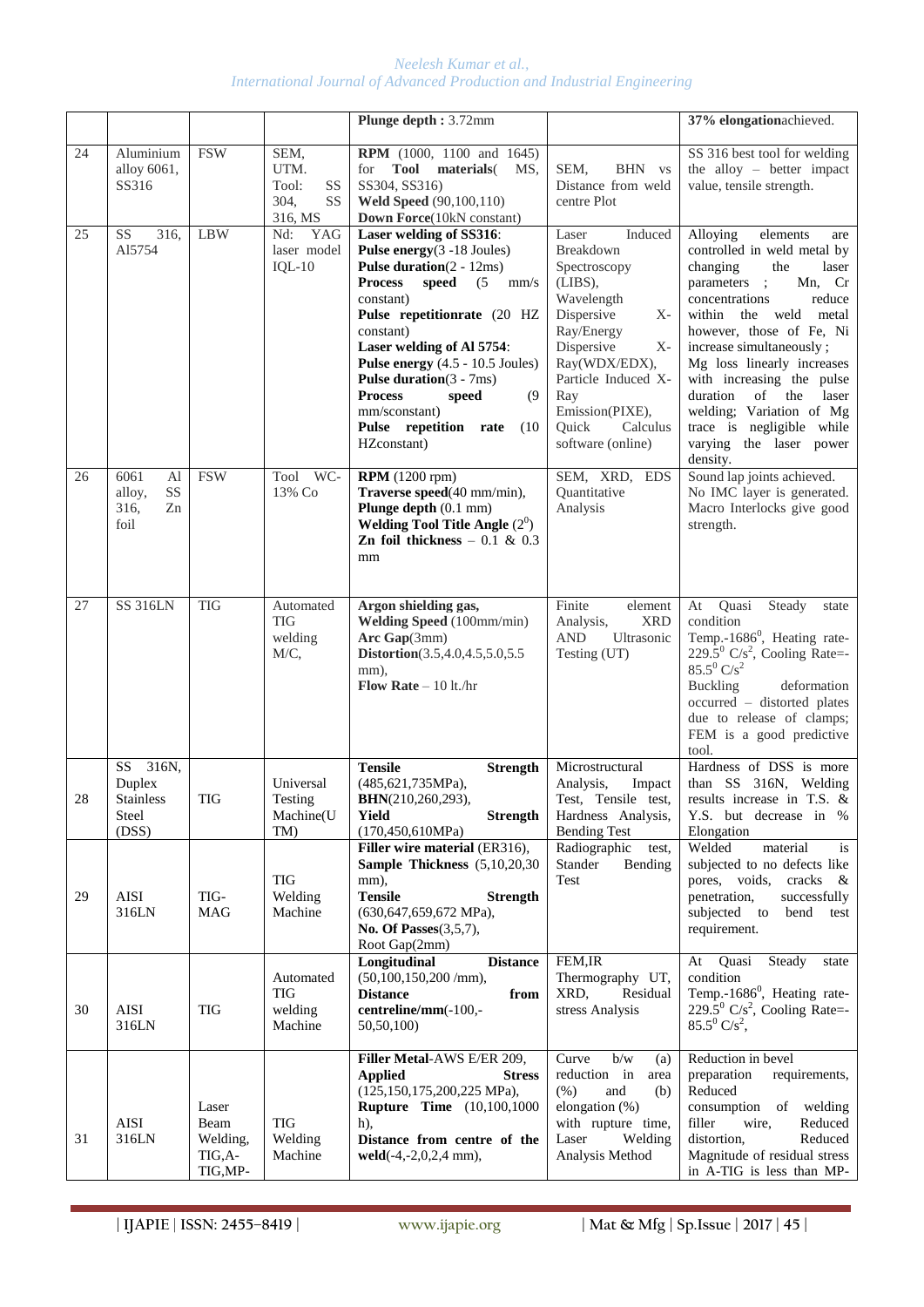|    |         | <b>TIG</b>                            |                                                                                                                 |                                                                                                                                                                                                                                                           |                                                                                  | <b>TIG</b>                                                                                                                                                                                                                                                      |
|----|---------|---------------------------------------|-----------------------------------------------------------------------------------------------------------------|-----------------------------------------------------------------------------------------------------------------------------------------------------------------------------------------------------------------------------------------------------------|----------------------------------------------------------------------------------|-----------------------------------------------------------------------------------------------------------------------------------------------------------------------------------------------------------------------------------------------------------------|
|    |         |                                       |                                                                                                                 | <b>Welding current</b> (150,180,210)                                                                                                                                                                                                                      | Taguchi<br>Method,                                                               | Activating fluxes improve                                                                                                                                                                                                                                       |
| 32 | SS 316L | <b>TIG</b>                            | <b>TIG</b><br>Welding<br>Machine                                                                                | $A)$ ,<br>Welding<br><b>Speed</b><br>$(3.3, 4.2, 5 \text{mm/s}^2)$ ,<br>Arc Length $(2, 3, 4 mm)$ ,<br>Optimal Parameter for max.<br>penetration(welding<br>current-<br>210<br>A,<br>Arc<br>leangth-<br>2mm, electrode angle- $75^0$ )                    | <b>ANOVA</b>                                                                     | the joint<br>mechanical properties by<br>decreasing the grain<br>Size of heat affected zone,<br>max. Arc voltage for $SiO2$<br>flux                                                                                                                             |
| 33 | SS 316L | <b>TIG</b><br>Welding                 |                                                                                                                 | gas flow $(9$ lit/s),<br>voltage (9,11,13 V),<br><b>Travel</b><br>$speed(70mm/min)$ .<br>current $(55 \text{ A})$ ,<br><b>Heat input</b> $(518J/mm)$                                                                                                      | SEM,<br>Post<br>Weld<br>Treatment<br>Heat<br>(PHWT),<br><b>XRD</b><br>Techniques | <b>PHWT</b><br>decreased<br>the<br>corrosion rate of the welded<br>couple,                                                                                                                                                                                      |
| 34 | SS 316L | $A-TIG$<br>,M-TIG<br>,K-TIG<br>,U-TIG | Charge<br>coupled<br>device<br>(CCD)<br>camera,<br>Ferritoscop<br><b>LECO</b><br>e,<br>TC-436<br>Apparatus      | Electrode type-DCEN, W-2%<br>ThO <sub>2</sub> .<br>Diameter of electrode-3.2 mm,<br>Vertex angle of electrode- $60^0$<br>Welding current -150 A,<br>Welding speed -150mm/min,<br>Arc length- 3 mm,<br>Shielding gas- Pure argon<br>Gas flow rate-12 L/min | Optical<br>macrographs,<br>Weld Morphology,<br><b>SEM</b>                        | The SiO <sub>2</sub> flux showed<br>a greater ability to increase<br>the weld penetration and<br>D/W ratiothan other fluxes,<br>A-TIG can increase U.T.M.,<br>In the range of 70-150 ppm<br>D/W<br>Ratio<br>Suddenly<br>increased.                              |
| 35 | SS 316  | TIG, Arc<br>Welding                   | Rockwell<br>Hardness<br>Testing<br>Machine,<br><b>Black</b><br>Diamond<br>Cone<br>Indenter,<br>Impact<br>tester | Initial Energy $(E_i)=300$ KJ,<br>Minor Load=150 kgf,<br>Speed(800,900,950,1050 rpm),                                                                                                                                                                     | Charpy<br>Testing,<br>Microstructure<br>analysis, Micrograph                     | Increased<br>microstructure<br>improve;<br>Complete fusion structure<br>and hardness Increased.<br>Average Rockwell Hardness<br>No.(52,59,62.4,63.2),<br>Yield<br>Strength<br>(361.70,380,386.80,434.30)<br>MPa).<br>Elongation<br>$\%$<br>(1.5, 2.3, 7)<br>mm) |

# **CONCLUSIONS**

Study of the mechanical properties of the weld is very important because the main purpose of the welding is to strongly join the two metals together as the application of the welded structure may be at sensitive place. It is important to check the tensile strength of the weld and the factors affecting the strength of the weld. The major problem which occurs in AISI316 welds is the formation of inter-metallic compounds at the interface which affect the properties and efficiency of the weld. Lap joints can be using filler metals (like Zn) without formation of IMC as they results in better strength, though the tool pin depth would also play a vital role.

In laser beam welding the better performance was due to the high quality joint marked by full penetration, no underfill and free from micro cracks and porosity. Loss of alloying elements strongly takes place at higher peak powers and longer pulse durations. The austenitic steel when subjected to laser welding, there will be problems like gas evolution unless the welding parameters are optimized.LIBS was found to be a good analysis tool for such processes. In resistance spot welding it was found

thatthe tensile shear load bearing capacity of welded samples increased with increasing heat input related with weld time due to the enlargement of nugget size. In TIG welding between dissimilar metals the welding is found to be in acceptable level. Activating fluxes improve the joint mechanical properties by decreasing the grain size of HAZ. TIG-MAG Welded samples exhibited good weld joint strength without any cracks, openings and porosity. A-TIG welding can increase ultimate tensile strength of weldments because of increasing the retained delta-ferrite content of stainless steel welds. In the above welding experiments,FSW is found to be most defect free welding.No intermetallic σ-phase was found in the weld in FSW. The precipitation of the  $\sigma$ -phase is the main reason for the degradation of stainless steels. Tensile testing results have confirmed that the mechanical properties of FSW of SS316 compare well with parent metal properties. Grains in nugget zone are completely distorted with no twin boundaries as in base material, because of the stirring action of the tool which can be attributed to dynamic crystallization. Considering economical aspects, manuallathe machine can also be used for the friction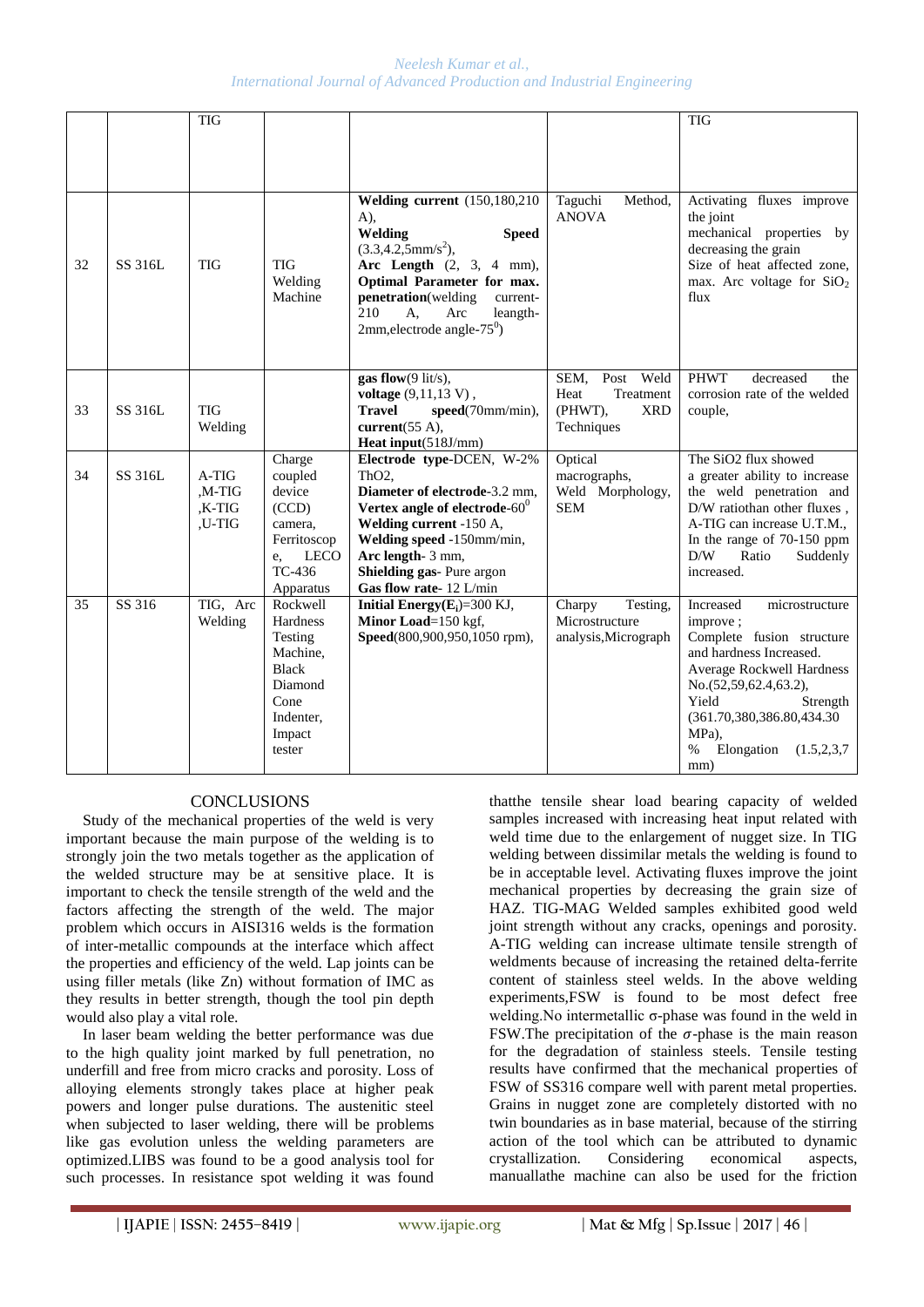welding operation. FSW between the dissimilar materials can be successfully carried out and the process can be optimized so that cheaper materialscan be used in manufacturing and automotive industriesto save huge amounts.Taguchi method for optimizing parameters,Infrared thermography, Finite Element Modelling and LIBS were found to be very effective tools for analysis. Concluding, further research work can be done on optimizing process parameters of FSW of SS316 and making a suitable mathematical model for the same.

#### **REFERENCES**

1. Users Guide Stainless Steel , steel and tube industries ltd

2. Stainless Steel guide of Lincoln Electric

3. https://www.twi-global.com/

4. www.wikipedia.org

5. Welding of Dissimilar Metals, Article, Total Materia<br>6. http://www.weldguru.com/Laser-Welding.htmll.

http://www.weldguru.com/Laser-Welding.html].

7. Stainless Steel - Grade 316 (UNS S31600) , AZO materials

8…….http://serc.carleton.edu/research\_education/geochemshe ets/browse.html

9…….https://www.ee.iitb.ac.in/~apte/CV\_PRA\_TAGUCHI\_I NTRO.htm

10. Imran Bhamjia, Michael Preussa, Philip L. Threadgillb, Richard J. Moata, Adrian C. Addisonc, Matthew J. Peeld "Linear friction welding of AISI 316L stainless steel", Materials Science and Engineering A 528 (2010) 680–690

11. Bayram Kocabekir, RamazanKaçar, Süleyman Gündüz, Fatih Hayat "An effect of heat input, weld atmosphere and weld cooling conditions on the resistance spot weldability of 316L austenitic stainless steel" Journal of materials processing technology 195 (2008) 327–335

12. L. Zhou, & W. L. Zhou & Y. X. Huang & J. C. Feng "Interface behaviour and mechanical properties of 316L stainless steel filling friction stir welded joints" Int J Adv Manuf Technol (2015) 81:577–583

13. Antonio J Ramirez, Davi M Benati, HipolitoFals "Effect of tool offset on dissimilar Cu-AISI 316 stainless steel friction stir welding"

https://www.researchgate.net/publication/289095201

14. S. Shashi Kumar , N.Murugan, K.K. Ramachandran "Influence of tool material on mechanical and microstructural properties of friction stir welded 316L austenitic stainless steel butt joints", Int. Journal of Refractory Metals and Hard Materials 58 (2016) 196–205

15. Mazlee Mohd Noor, Alvin Tan Yin Zhen , Shamsul Baharin Jamaludin, Nur Farhana Hayazi , Shaiful Rizam Shamsudin – " Joining of Dissimilar 6063 Aluminium Alloy– 316L Stainless Steel by Spot Welding: Tensile Shear Strength and Heat Treatment" Advanced Materials Research Vol. 795 (2013) pp 492-495

16. K.Gopalakrishnan, 2S.Gokulakrishnan – "Mechanical Testing on Resistance Spot Weld Nuggets of AISI 316L Stainless Steel Sheets" International Journal of Aerospace, Mechanical, Structural and Mechatronics Engineering Vol. 1, (2015) ISSN: 2454-4094

17. Vicente Afonso Ventrella, José Roberto Berrettab, Wagner de Rossi "Pulsed Nd:YAG laser seam welding of AISI 316L stainless steel thin foils" Journal of Materials Processing Technology 210 (2010) 1838–1843

18. Yazdipour , A. Heidarzadeh "Effect of friction stir welding on microstructure and mechanicalproperties of dissimilar Al 5083-H321 and 316L stainless steel alloyjoints", Journal of Alloys and Compounds 680 (2016) 595e603

19. Manish P. Meshram, Basanth Kumar Kodli, Subhash R.Dey "Mechanical properties and Microstructural Characterization of friction stir welded AISI 316 Austenitic Stainless Steel", International Conference on Advances in Manufacturing and Materials Engineering, AMME 2014.

20. Y. Lekhana, A. Nikhila, K. Bharath, B. Naveen, A. Chennakesava Reddy "Weldability Analysis of 316 Stainless Steel and AA1100 Alloy Hollow Tubes using Rotational Friction Welding Process", International Journal of Science and Research (IJSR) ISSN (Online): 2319-7064, Volume 5 Issue 5, May 2016

21. Sirajuddin Elyas Khany, S.N.Mehdi, G.M. Sayeed Ahmed "An Analytical Study of Dissimilar Materials Joint Using Friction Welding and It's Application" - International Journal of Scientific and Research Publications, Volume 5, Issue 2, February 2015, ISSN 2250-3153

22. GouravSardana, Ajay Kumar "To Study the Mechanical Behaviour of Friction Welding of HSS M33 & SS 316" , [IJESAT] [International Journal of Engineering Science & Advanced Technology] Volume-3, Issue-4, 131-134

23. Manish P. Meshram, Basanth Kumar Kodli, Suhash R. Dey "Friction Stir Welding of Austenitic Stainless Steel by PCBN Tool and Its Joint Analyses" , 3rd International Conference on Materials Processing and Characterisation (ICMPC 2014)

24. Basil Thorns, Cijo Mafiew "Study on the Effect of Tool Material on Mechanical Properties and Microstructures of Friction Stir Welded AA 6061 Aluminum Alloy" , International Journal of Latest Trends in Engineering and Technology (IJLTET)

25. M. Jandaghi, P. Parvin, M. J. Torkamany, J. Sabbaghzadeh " Alloying elemental change of SS-316 and Al-5754 during laser welding using real time laser induced breakdown spectroscopy (LIBS) accompanied by EDX and PIXE microanalysis", LANE 2010.

26. Qixian Zheng, Xiaomei Feng, Yifu Shen, Guoqiang Huang, Pengcheng Zhao " Dissimilar friction stir welding of 6061 Al to 316 stainless steel using Zn as a filler metal", Journal of Alloys and Compounds 686 (2016) 693e701

27. K.C. Ganesh, M. Vasudevan, K.R. Balasubramanian, N. Chandrasekhar,S. Mahadevan, P. Vasantharaja and T. Jayakumar, "Modeling, Prediction and Validation of Thermal Cycles, Residual Stresses and Distortion in type 316 LN Stainless Steel Weld Joint made by TIG Welding Process", 1st International Conference on Structural Integrity, ICONS-2014, Procedia Engineering 86 ( 2014 ) 767 – 774

28. Devaraju- "An Experimental study on TIG welded joint between Duplex Stainless Steel and 316L Austenitic Stainless Steel(2015)" SSRG International Journal of Mechanical Engineering (SSRG-IJME), ISSN: 2348 – 8360

29. Ajay S. Karwande, Rameshwar V. Chavan, J. J. Salunke, - "Experimental Investigation of SS 316LN by using TIG-MAG Welding", IJSEC (2016), ISSN 2321 3361

30. K. C. Ganesh , M. Vasudevan , K. R. Balasubramanian , N. Chandrasekhar & P.Vasantharaja "Thermo-mechanical Analysis of TIG Welding of AISI 316LN Stainless Steel", Materials and Manufacturing Processes, 29: 903–909,Taylor & Francis Group, LLC ISSN: 1042-6914

31. Harish Kumar D, A. Somireddy, K. Gururaj "A review on critical aspects of 316LN austenitic stainless Steel weldability", International Journal of Materials Science and Applications, 2012; 1(1):1-7

32. E. Ahmadi, A.R. Ebrahimi "The Effect of Activating Fluxes on 316L Stainless Steel Weld Joint Characteristic in TIG Welding Using the Taguchi Method", Journal of Advanced Materials and Processing, Vol. 1, No. 1, 2013, 55-62.